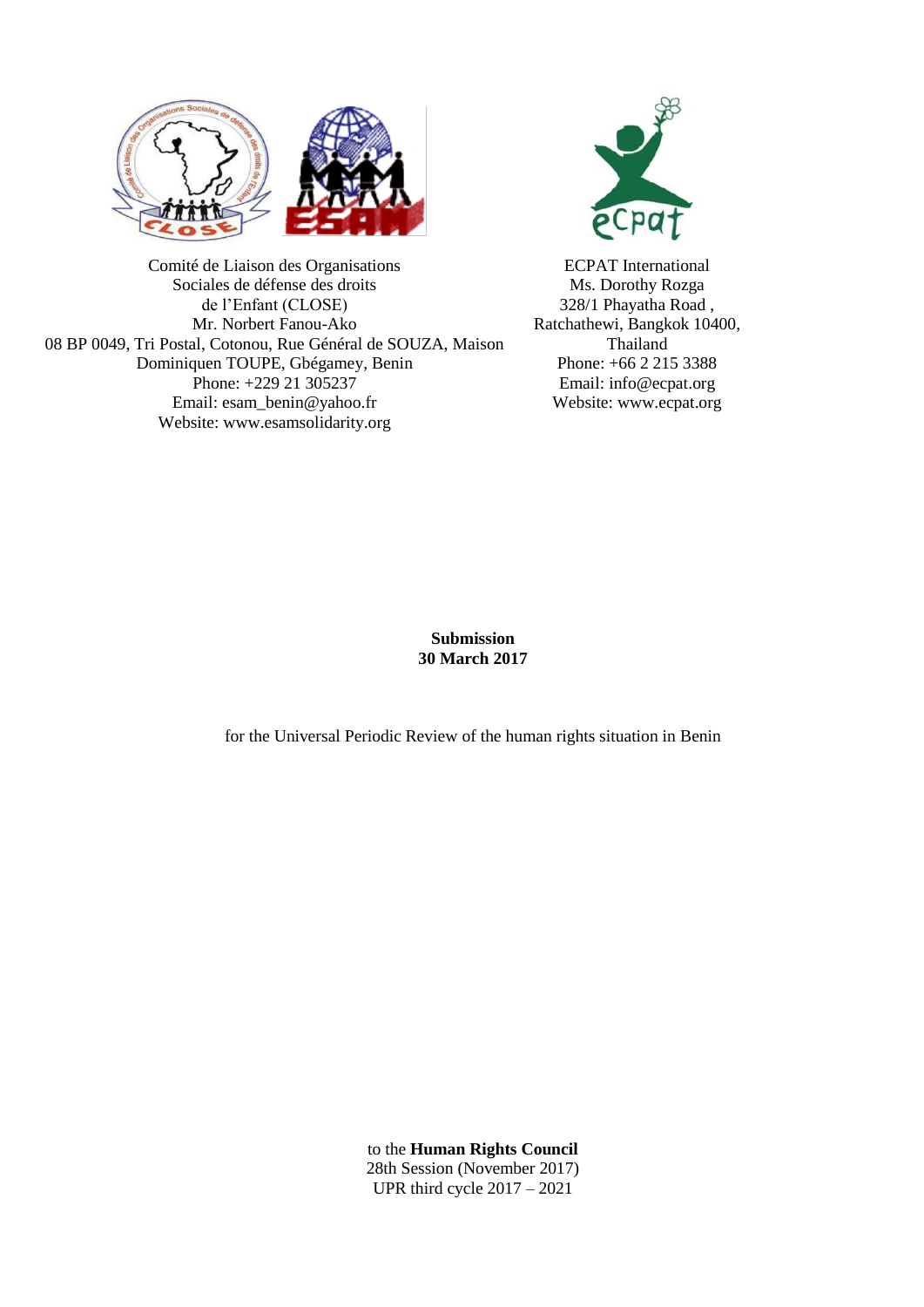## **Justification for Submission**

- 1. The present submission is an update to review the progress that has been made by the Government of Benin (hereinafter 'GoB') to end Child Sexual Exploitation<sup>1</sup> (hereinafter 'CSE') and assess the level of implementation of the UPR recommendations pertaining to CSE. New recommendations to end CSE in Benin will be made.
- 2. The scope of this submission is limited to CSE and its different manifestations, including exploitation of children in prostitution,<sup>2</sup> online child sexual exploitation, 'child pornography',<sup>3</sup> child trafficking for sexual purposes, sexual exploitation of children in the context of travel and tourism<sup>4</sup> and child marriage.

# **CSE in Benin**

- 3. In 1990 Benin transitioned peacefully from a dictatorial regime into a democracy. The country is currently ranked 16<sup>th</sup> out of 54 countries in overall governance,<sup>5</sup> 11<sup>th</sup> on safety and rule of law,<sup>6</sup> and  $9<sup>th</sup>$  on participation and human rights.<sup>7</sup> However, many people live in poverty as Benin has lagged economic opportunity with a 28<sup>th</sup> place in the rank<sup>8</sup> and human development at  $31^{st}$ .<sup>9</sup> Benin is ranked 166 out of 188 countries on the Human Development Index (HDI) scale.<sup>10</sup> Benin has a young population with almost half of the 11 million under 18 years of age.<sup>11</sup> Families are large on average and although decreasing, the fertility rate still stands at 4.8.<sup>12</sup> Child labour is prevalent, involving 15% of the children while the secondary school enrolment is still quite low 68%, but has been improving rapidly. Birth registration is also improving and is currently 85%.
- 4. A recent study conducted by ECPAT France and ECPAT Luxembourg on exploitation of children in prostitution and links with migration and trafficking in Djougou and Malanville gave the following main vulnerability factors: (1) early separation of the child from his family, (2) difficult social situations: early marriages, unwanted pregnancies, etc., and (3) lack of support for basic needs such as housing, food, etc.<sup>13</sup> Thus child protection depends greatly on the family structure as well as social and economic circumstances. Due to poverty children are sometimes forced into the streets, either to make money or to live on the streets. These children miss out on school and thus miss out on an education and the protection offered by schools. At the same time, they are exposed to risks in their work or on the streets. Trafficking affects in particular children who have never attended school (70.7%) or who have dropped out of school (29.3%).<sup>14</sup> Many poor children from rural areas are placed with well-to-do families<sup>15</sup> in the hope they receive an education or vocational training, but this leaves them exposed to risks of exploitation. According to Plan International, 90% of placed children do not go to school but are instead employed at markets or used as unpaid helps in the house.<sup>16</sup> They also often fall victim to prostitution.<sup>17</sup> The study also noted that children who are undocumented have no access to health and education, and are at higher risk to fall victims to CSE without official identity and age as they are difficult to trace and their age is unknown.
- 5. The context of sexual exploitation of children differ. There is exploitation of children in prostitution, online child sexual exploitation of children (hereinafter 'OCSE') and 'child pornography', child trafficking for sexual purposes and sexual exploitation of children in the context of travel and tourism (hereinafter 'SECTT').
- 6. **Exploitation of children in prostitution** is a reality in Benin, with most of the victims being girls who fled early or forced marriages, were neglected or drawn in by adult sex workers or by a person within their own social network. Many work or worked in the service sector, which served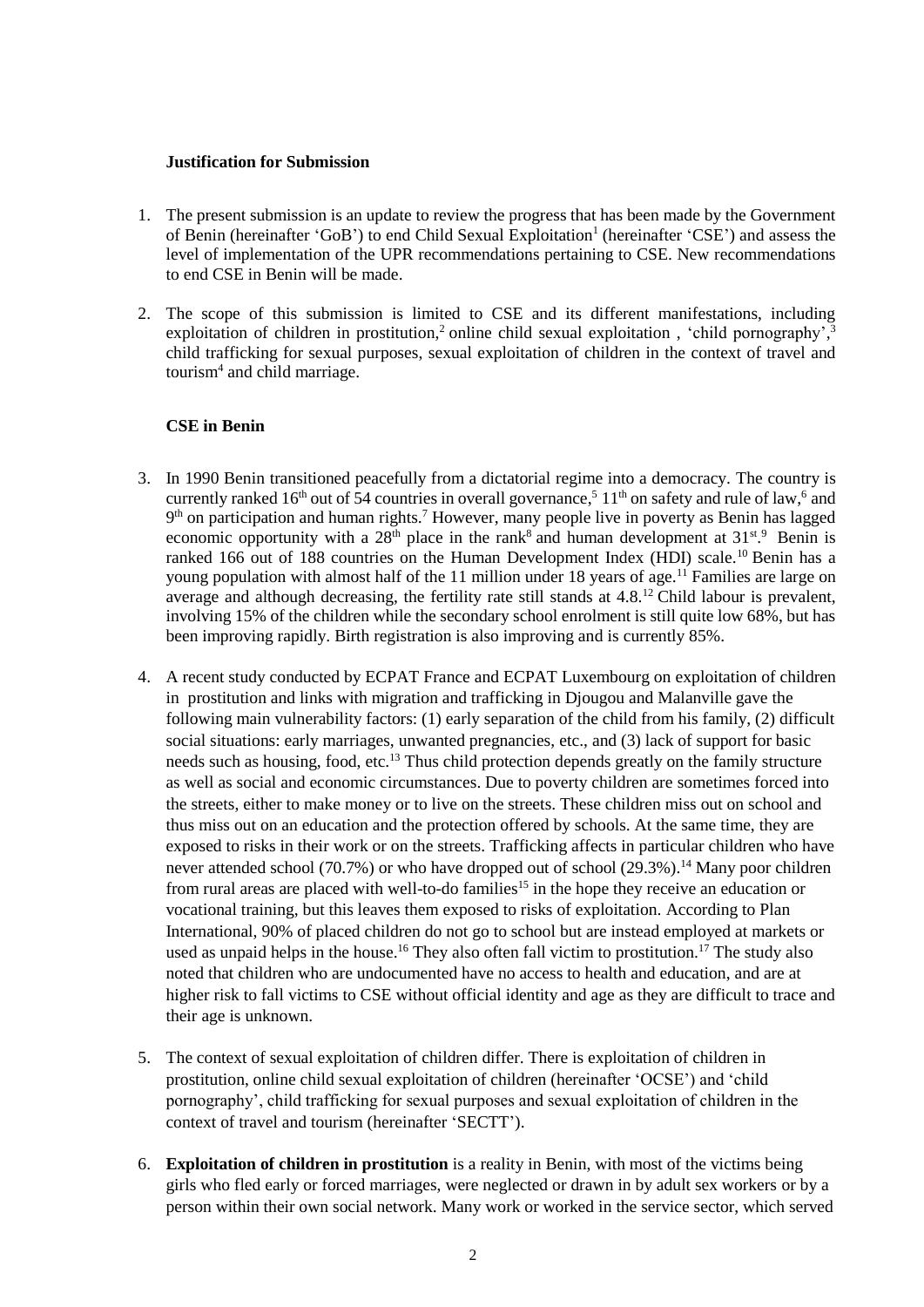as a stepping stone into the sex market.<sup>18</sup> Most girls participate for survival or for extra income to complete their training or set up a business.<sup>19</sup> The ECPAT study of 2014 in Djougou and Malanville shows that four out of five minors interviewed migrated from their home village or town.<sup>20</sup> As the main reasons for migration, one out of three minors indicated there wanted to work, to learn a trade or to pursue studies.<sup>21</sup> They did not migrate with the plan to engage in prostitution. The children usually have little or no education and have a complicated family background and are drawn into prostitution to escape their deprived under underprivileged situation. On rarer occasions mothers exploit their child in prostitution. Most children involved are adolescents.<sup>22</sup> The prostitution of children usually takes place at night in bars, restaurants and the street of Cotonou, Porto-Novo and Parakou. Nowadays, children also use the Internet and specific dating sites and chat services to sell sex. Another trend was noted in Cotonou and Malanville where girls, selling fruit, candy, water, also sell sex.<sup>23</sup> A recent study by the GoB and UNICEF confirmed that prostitution also occurs in schools, sometimes even with teachers in return for higher grades.<sup>24</sup>

- 7. Little information exists on the prevalence of **OCSE** and '**child pornography**' in Benin. Although there is no viable information on the magnitude of the issue, pornography can easily be accessed by the 'generation Android' on their smart phone or in video clubs and Internet cafés that remain unregulated. Currently 100% of the population has a mobile phone and 5% of the population is connected to the Internet.<sup>25</sup> Pornography is often downloaded with the mobile phone or at an Internet café via and later viewed with a small group of friends on. Some of adolescents imitate the pornography and share their own images in their network. Others use secretly obtained images to blackmail girls or as 'revenge porn'.<sup>26</sup> Victims exploited through 'child pornography' are usually drawn in through the same ways they are drawn into prostitution.<sup>27</sup>
- 8. One of the gateways into CSE is **trafficking for sexual purposes**. Benin is a source, transit, and destination country trafficking of children with sexual purposes. The Central Office for the Protection of Minors registered 103 cases of trafficking in minors (including 74 girls and 29 boys) during the first half of 2013. In 2012 159 cases of trafficking in minors were recorded.<sup>28</sup>
- 9. According to the Special Rapporteur on the sale of children, child prostitution and 'child pornography', who visited Benin late 2013, found that more and more children are falling victim to **SECTT**. <sup>29</sup> SECTT cases have been reported on boys and girls in Mono and on the shores of the Bight of Benin. Malanville is located at the crossroads of Benin, Niger and Nigeria and a transport hub.<sup>30</sup> Travellers and drivers are often away from their families and these travellers will undoubtedly interact with children, e.g., street vendors, creating opportunities for offenders and risks for children. The same can be said for Cotonou, an international transport and trade hub.
- 10. **Child marriage**, an unacceptable human rights violation, is widely practiced in Benin where girls are exchanged for dowry. According to UNICEF 11% of children are married by the age of 15 and 32% by the age of 18,<sup>31</sup> with girls disproportionally affected. The harmful tradition of abduction and rape by the spouse of his future minor wife is common communes of Cobly, Mater, Toucountouna, Tanguiéta and Boukombé in Atacora/Donga.<sup>32</sup> In addition to being violent, early marriages are associated with domestic and sexual violence, abandonment, widowhood and divorce, and perpetuate the cycle of poverty and gender based violence. In fact, child marriage, based on offering a young bride in exchange for dowry money or in-kind payments, should be regarded as a form of CSE as well as a risk to other manifestations of CSE. The child is removed from her home, school and, sometimes, community, and starts living under the absolute control of her husband and in-laws. Paradoxically, some girls end up in prostitution when trying to escape their marriage.<sup>33</sup> Early marriages are widespread in rural areas despite the efforts of government and NGOs to stop them through awareness raising sessions on women's and children's rights.<sup>34</sup>
- 11. Except for child marriage, CSE manifestations are extremely difficult to statistically measure. The Ministry of Family and Social Affairs collects data in its database called 'Childpro' to keep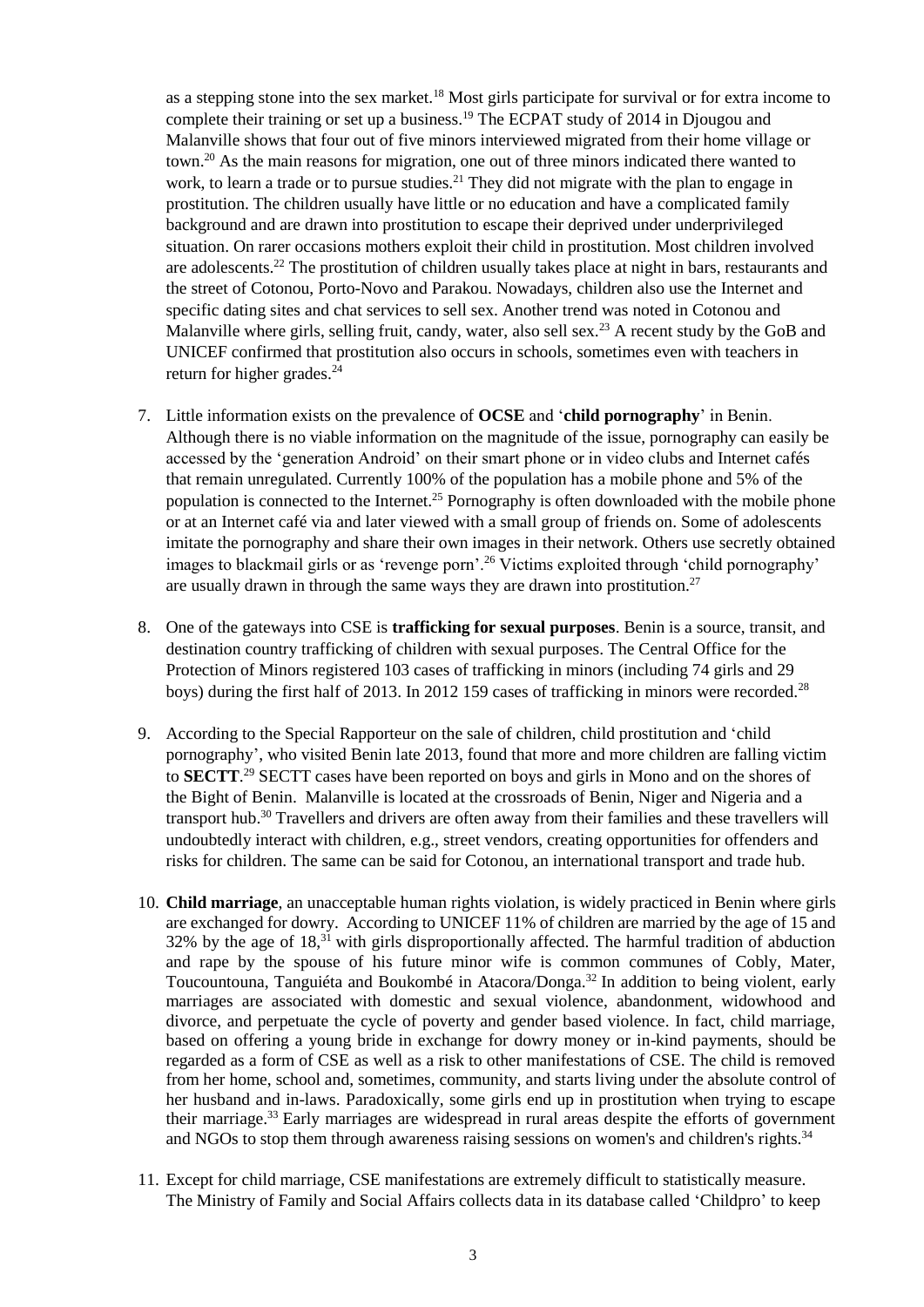track of vulnerable children, however data entry is complicated and not done promptly. Even if the database would be kept up properly, it is doubtful that CSE could be measured accurately as both victims and offenders tend to stay away from authorities. Victims are invisible because of the immaturity of the victims, low response of authorities and the complicity of some parents.<sup>35</sup> Qualitative research is perhaps one of the best ways to assess CSE in Benin, but to date the government has not initiated a comprehensive research on CSE nor has it submitted its initial report on the Optional Protocol on the sale of children, child prostitution and child pornography, although the Protocol was ratified early 2005.

12. In the latter part of 2015, the GoB adopted the 2030 agenda for Sustainable Development. This framework of action commits the GoB to eliminate all forms of violence against children, including sexual abuse and exploitation.<sup>36</sup> It is therefore timely and appropriate for Benin to strengthen its efforts to end CSE.

## General recommendations to end CSE in Benin

- Collect national data and/or build national capacity to develop disaggregated data-gathering and monitoring systems to inform policy and action on CSE;
- Conduct an assessment on all CSE manifestations to develop evidence based policies and strategies;
- $\triangleright$  Submit an initial report to the Committee on the Rights of the Child.

### **Legal framework**

- 13. In 2015, the GoB adopted the long-awaited Child Code<sup>37</sup> providing a comprehensive legal framework for child protection from CSE and including the core principles of the Convention on the Rights of the Child, including the principle of non-discrimination, the best interest of the child and incorporating child participation.
- 14. The Child Code prohibits sexual exploitation of children through prostitution and provides for five to ten years of imprisonment as well as fines for using a child for sexual purposes against remuneration or any other form of consideration.<sup>38</sup> This brings the law of Benin in line with article 2 (b) of the Optional Protocol on the sale of children, child prostitution and child pornography (OPSC).
- 15. The Child Code also prohibits 'child pornography' which is defined in line with article 2 (c) of the OPSC, namely as the production, distribution, dissemination, importation, exportation, offering, sale, possession of any material by any means whatsoever involving a child engaged in real or simulated explicit sexual activities.<sup>39</sup> This offense carries a penalty of two to five years' imprisonment and fines.
- 16. Although the Child Code does not provide an explicit definition of SECTT, it does provide for jurisdiction over sexual exploitation committed by a foreigner on a Beninese child in the Republic of Benin or abroad. The jurisdiction extends to a situation where the offense is committed abroad by a Beninese or a non-Beninese residing or found in the Republic of Benin or, where the non-Beninese victim lives in the Republic of Benin. It does not provide for jurisdiction in case the victim is Beninese and the offense occurs outside Benin as per article 4 sub 2 (b) OPSC.
- 17. Child trafficking has been prohibited explicitly in the Trafficking Law of 2006.<sup>40</sup> The law focuses on the movement of the children, and does not sufficiently prohibit nor punish the exploitation of children that often follows the child movement.
- 18. Child marriage is prohibited according to Beninese legislation. However, minors under the age of 18 are still able to marry, subject to obtaining the consent of the president of the court of first instance at the request of the public prosecutor.<sup>41</sup>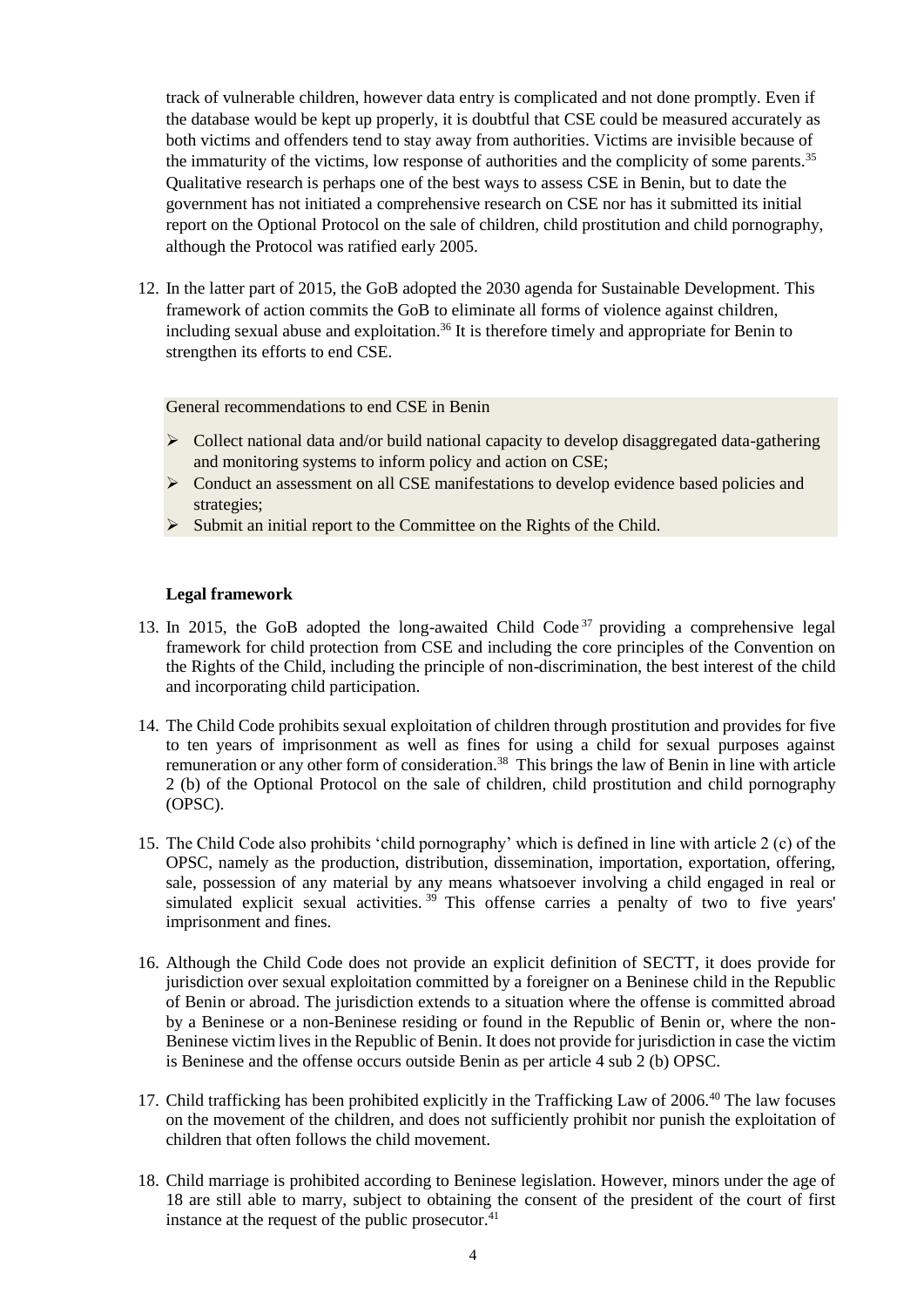Legal recommendations to end CSE

- $\triangleright$  Enact legislation to criminalize all forms of trafficking consistent with the Protocol to Prevent, Suppress and Punish Trafficking in Persons, especially Women and Children, 2000.
- $\triangleright$  The legal framework of Benin is brought in line with the OPSC. The main recommendation regarding the framework is to enforce the Child Code, the Trafficking Law and the Family Law to end CSE in Benin and provide adequate resources for the government institutions mandated with the enforcement.

## **Coordination to end CSE**

- 19. The main governmental institutions involved in the fight against sexual exploitation are, within the Ministry of Family and Social Affairs: <sup>42</sup>
- 20. The Ministry of Family and Social Affairs ensures the development and coordination of all policies and actions of the State to protect children. Several technical and specialized departments have been set up within the Ministry. The *National Coordination and Monitoring Office for Child Protection* coordinates the activities of all stakeholders involved in the protection of children and includes four technical committees: 'Trafficking and Exploitation of Children', 'Juvenile Justice', 'Violence and harmful practices towards children', 'Orphans and Vulnerable Children' and 'Infants'. The *National Coordination and Monitoring Office for Child Protection* is composed of on the one hand state representatives including the Ministries of Family and Social Affairs, of Interior, of Defence, of Justice, of Foreign Affairs and on the other hand non-state actors including UNICEF, the US, Netherlands and Swiss development partners and child protection NGOs including the Liaison Committee of Social Organizations for the Defence of Children's Rights (CLOSE). Each technical committee has its own action plan and proposes activities to the *National Coordination and Monitoring Office for Child Protection*, but often lack resources and sufficient mandate, slowing down their effectiveness.
- 21. Other important interministerial coordinating bodies are the *National Steering Committee to Combat Child Labour* of the Ministry of Labour and Civil Service and the *National Commission on Children's Rights* that coordinates the implementation of the Convention on the Rights of the Child under the supervision of the Ministry of Justice.<sup>43</sup> As remarked by the Special Rapporteur on the sale of children, child prostitution and child pornography, there is a need for clear demarcation of the mandates of these coordinating bodies.<sup>44</sup> At the commune and departmental levels, the coordination of activities is carried out by the Departmental Directorates of Family, Women and Children and *Social Advancement Centres*.
- 22. A *Permanent Regional Monitoring Commission* and a *National Monitoring Commission* were set up to implement the 2005 multilateral agreement between ECOWAS members in the fight against child trafficking in West Africa. This agreement obliges the States Parties to adopt and implement regional and national action plans, programs and projects to combat child trafficking.
- 23. The *West Africa Network for the Protection of Children*, initiated in 2002 brings together various governmental and civil society actors working to protect children in the region. The 15 States of the Economic Community of West African States (ECOWAS) are members of the network and Benin joined in 2011. The NGO ESAM coordinates at national level. The aim of the network is to facilitate the protection and social and economic reintegration of vulnerable children.

Recommendations regarding coordination

 $\triangleright$  Adopt a national action plan to end CSE, or at least integrate CSE in the existing national action plans on child protection and include a proper monitoring and evaluation of the plan(s).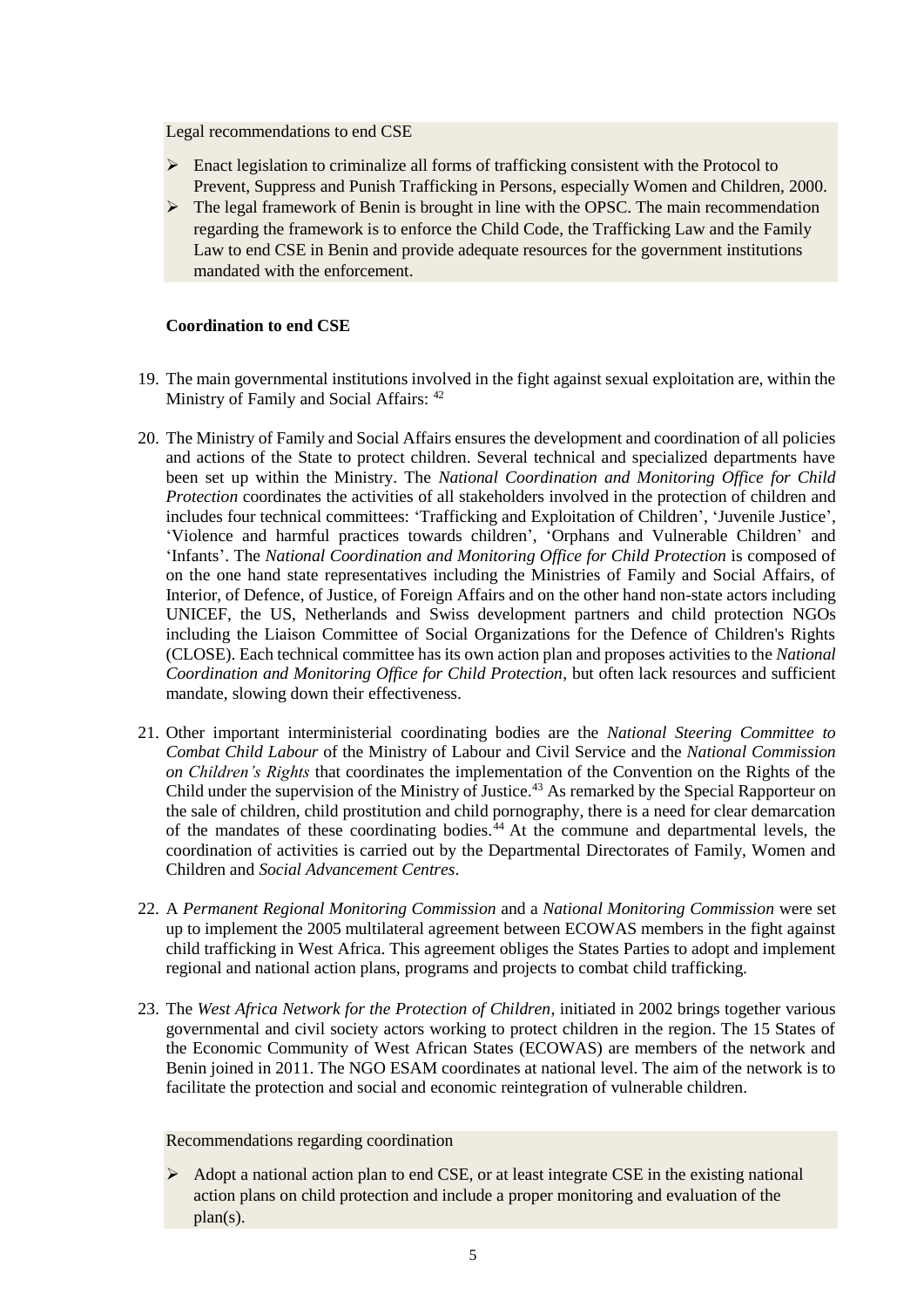- $\triangleright$  Increase resources for the National Coordination and Monitoring Office for Child Protection to allow the unit to provide better coordination and improve collaboration between state and non-state stakeholders.
- Increase resources of the Central Office for the Protection of Minors.
- $\triangleright$  Establish an interagency working group on CSE and the implementation of the OPSC.

## **Prevention**

- 24. So far, the Benin government's actions in raising awareness and education in the field of protection of children's rights are limited, and awareness-raising campaigns have been carried out mainly through NGO initiatives. NGO ESAM, part of the CLOSE network, has taken the lead in several awareness raising campaigns against CSE. The GoB has conducted two UNICEF-supported studies on "*Perceptions, knowledge, attitudes, practices and determinants of child sexual abuse and abuse, including early marriage Children in the communes of Karimama, Za-Kpota and Pèrèrè*" in 2015 and "*Prostitution and child pornography in the towns of Cotonou and Malanville*" in 2016. However, to date the GoB still has to use the results of these studies and implement the recommendations made by the experts and members of civil society who were involved.
- 25. The prevention of child pornography and the OCSE remains very weak with NGO ESAM carrying out awareness-raising campaigns on this phenomenon. Recently NGO ESAM was invited by the US Embassy to provide information on the topic to representatives of various US government structures. Parents need to become more aware of the dangers and the online activities of their children to support prevention efforts.
- 26. Little work is done with the private sector, e.g. Internet Service Providers and the travel and tourism sector to ask for their active participation in public awareness raising and/or reporting of cases. It is important for the government to address this gap and encourage the private sector to support prevention efforts.

#### Recommendations on prevention

- $\triangleright$  Raise public awareness about CSE and the sanctions on the crime and coordinate, support, monitor and evaluate the awareness raising activities.
- $\triangleright$  Invest in child empowering prevention programmes to address the root causes and multiple vulnerabilities that place children, families and communities at risk. Programs to evaluate awareness-raising and prevention operations should be set up, in particular by civil society, to monitor the situation of children's rights and the fight against CSEC.
- $\triangleright$  Establish a sex offenders register to ensure the activities of offenders are monitored/restricted and the possibility for interaction with children is reduced. The arrangements for a register should be heavily regulated, with a focus on who should be allowed access, how long an offender must register for and which crimes warrant registration.
- $\triangleright$  Promoting child protective social norms through community development projects, and the media, including social media.
- $\triangleright$  Adopt mandatory policies to protect children in new public or private tourism developments, including the obligation to conduct thorough human-rights impact assessments.
- $\triangleright$  Establish government-regulated child protection standards for the tourism industry.
- $\triangleright$  Ensure that the staff working with children (e.g. in schools) have police clearances and are aware of codes of conduct and consequences of violations.

## **Protection**

27. Benin has a solid legal framework in place to end CSE. The biggest challenge now is to enforce and implement these laws. Very few cases of CSE reach the courts<sup>45</sup> which demonstrates the gap between legislation and its enforcement.<sup>46</sup> Even if cases are reported, many are settle outside the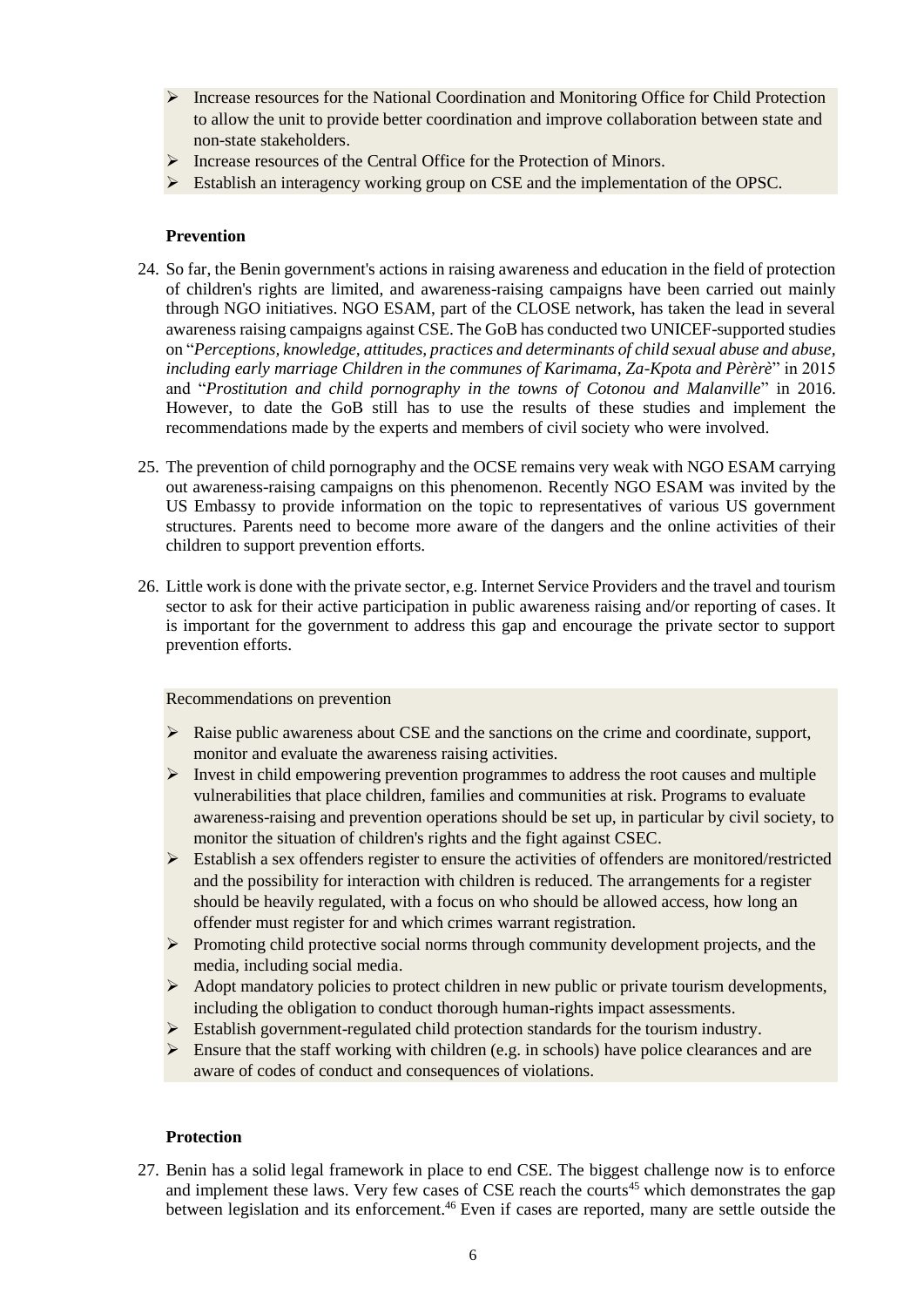court due to long and difficult court procedures and fear for reprisals. There is no noteworthy enforcement of the prohibition on CSE and for instance 'child pornography' is freely available on the Internet. Most actors in the justice chain lack knowledge of the legal framework and implementation is therefore not properly done.<sup>47</sup>

- 28. Most CSE crimes in Benin, and for that matter in the world, remain unreported. It is of vital importance that victims and witnesses, who want to report, can report. There is no 24-hour hotline available, sufficiently staffed and trained, with a widely published number and toll free. The only government number available is 116 and 117 operated by the OCPM, but this service is only available in the Cotonou and its operation is seriously hampered due to lack of resources.<sup>48</sup>
- 29. The Central Office for the Protection of Minors (OCPM), which falls under the Criminal Police Department of the Ministry of Interior, leads investigations on crimes against children and it plays a leading role in the prosecution of traffickers, the rescue of children and the conduct of police investigations. The OCPM investigates offenses against children, including CSE offenses. Anyone, including child victims, may report to the OCPM. However, the work of the OCPM is seriously hampered due to inadequate funds and understaffing issues.
- 30. Training of the justice sector is done on an ad-hoc basis. In the past trainings were organised for the justice sector, including judges and law enforcement, by the Ministry of Justice with the support of the French Embassy, the European Union, UNICEF, Plan Benin and Terre des Hommes.<sup>49</sup> Since 2009, the International Bureau for Children's Rights has set up a regional project to reinforce and expanding the services of the OCPM and to prevent human trafficking. Standard Operating Procedures have been developed for child protection services, police stations and the national police force. A training kit has been developed on children's rights for law enforcement and another kit is under development for social workers. 50
- 31. Although the OCPM has recorders to record testimonies from children, the police and court procedures do not always respect the international standards to protect children. The hearing rooms are not always child friendly, while psychologists and social workers are not always present. Medical services and transport are often not subsidised and thus mostly unaffordable. The protection of the child victim in Benin lacks coordination and cooperation across all the actors.

## Recommendations on protection

- $\triangleright$  Ensure that law enforcement agencies have the resources and skills to identify, investigate and respond to CSE and are able to use child-friendly methods when dealing with child victims and witnesses, and that enforcement is not undermined by corruption or social tolerance for CSE;
- $\triangleright$  Invest in the development of analytical tools and new investigative techniques to enable law enforcement to identify perpetrators and rescue victims;
- Prioritise government officials and teachers that commit CSE offenses by prosecuting their offences vigilantly;
- $\triangleright$  Cooperate across agencies and borders among the police and judiciary to allow exchange of information for investigations and prosecution of every case where a person is suspected or accused of having sexually exploited a child in another country;
- $\triangleright$  Create incentives for companies that prioritise child protection;
- $\triangleright$  Fight corruption to prevent impunity;
- $\triangleright$  Establish and fund a nationwide hotline services, sufficiently staffed and trained, 24 hours available, with a broadly published number and toll free;
- $\triangleright$  Establish dedicated units in the law enforcement and prosecution office that address online sexual crimes against children, including child sexual exploitation material;
- $\triangleright$  Police empowered to acts as undercover agents online in the context of an investigation of 'child pornography' offences;
- $\triangleright$  Involve the private sector's engagement, including Internet service providers to block and report CSE content on the Internet;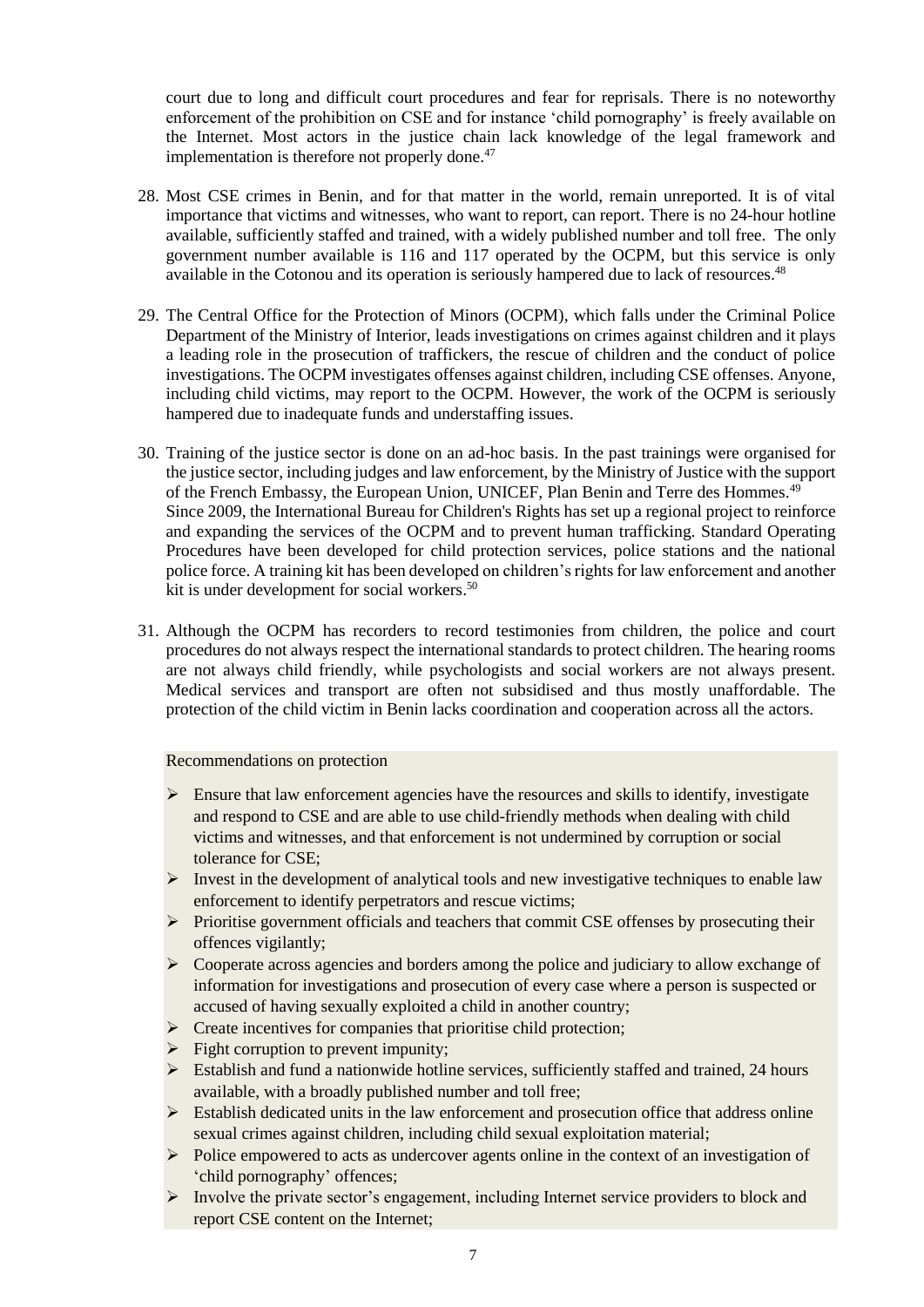- $\triangleright$  Sign the WePROTECT government statement of action [https://www.gov.uk/government/uploads/system/uploads/attachment\\_data/file/484757/FINA](https://www.gov.uk/government/uploads/system/uploads/attachment_data/file/484757/FINAL_Country_SOA_111215.pdf) [L\\_Country\\_SOA\\_111215.pdf;](https://www.gov.uk/government/uploads/system/uploads/attachment_data/file/484757/FINAL_Country_SOA_111215.pdf)
- Conduct a self-assessment related to their adherence to the WePROTECT Model National Response [https://www.gov.uk/government/uploads/system/uploads/attachment\\_data/file/477580/WePR](https://www.gov.uk/government/uploads/system/uploads/attachment_data/file/477580/WePROTECT_-_Model_National_Response__2_.pdf)

OTECT - Model National Response 2.pdf;

- $\triangleright$  Involve the private sector's engagement, the travel and tourism industry;
- $\triangleright$  Enhance the regular exchange of up to date information about travelling child sex offenders among law enforcement agencies across jurisdictions of countries of demand, supply and victimisation, including greater use of the following tools:

- INTERPOL 'Green Notice' for convicted sex offenders who are likely to reoffend in other countries;

- denying entry to convicted child sex offenders who are likely to reoffend;

- the development of sex offender registries that comply with the international standards on confidentiality and privacy;

# **Recovery and reintegration**

- 32. The care of CSE victims in Benin is provided by the government and civil society. However, both government and NGOs have limited budget and thus services provided are insufficient in both quality and quantity.
- 33. The Social Advancement Centres of the Ministry of Family and Social Affairs offer basic social services throughout the country while the OCPM has a reception and transit centre in Cotonou for emergency care children. Legal, medical and psychological assistance is offered to them upon arrival. Minors, mostly victims of trafficking or sexual exploitation, are then placed in homes run by NGOs.
- 34. Local anti-trafficking and child exploitation committees, established by the Ministry of Family and Social Affairs with the support of UNICEF and other technical and financial partners, provide protection to child victims of trafficking through education of their co-villagers and support the rehabilitation and reintegration of child victims in the community. They operate on a voluntary basis. The committees are often lacking in resources and not always functional in each village.
- 35. The government does not run any long-term shelters; thus, victims depend in the long term on NGOs. Since October 2008, the ESAM NGO, part of the CLOSE network, set up a private school called *'The House of Childhood'* in Akotomey, Bopa Commune (Department of Mono) to enable trafficked or vulnerable to attend school. This school provides free primary education and for the year 2016-2017 enrolled 194 pupils, including 79 girls. From 2011 to 2014 ECPAT France and ECPAT Luxembourg funded a regional programme against trafficking and CSE implemented in Benin by three NGOs, ESAM, GRADH and PIED. The programme provided protection to vulnerable children and young people through local development of sustainable livelihoods, education and capacity-building. It also included the social and economic reintegration of child victims of violence through access to education, vocational training and psychosocial recovery. GRADH and PIED took care of 312 children of both sexes trafficked or sexually exploited in the north of the country. Furthermore 104 people were trained on CSE in six training sessions in Djougou, Malanville and Kandi. In addition to training courses for CSE actors, 57 people from transit centres received training on the standards of care for vulnerable children in transit centres and CSE.

Recommendations on recovery and reintegration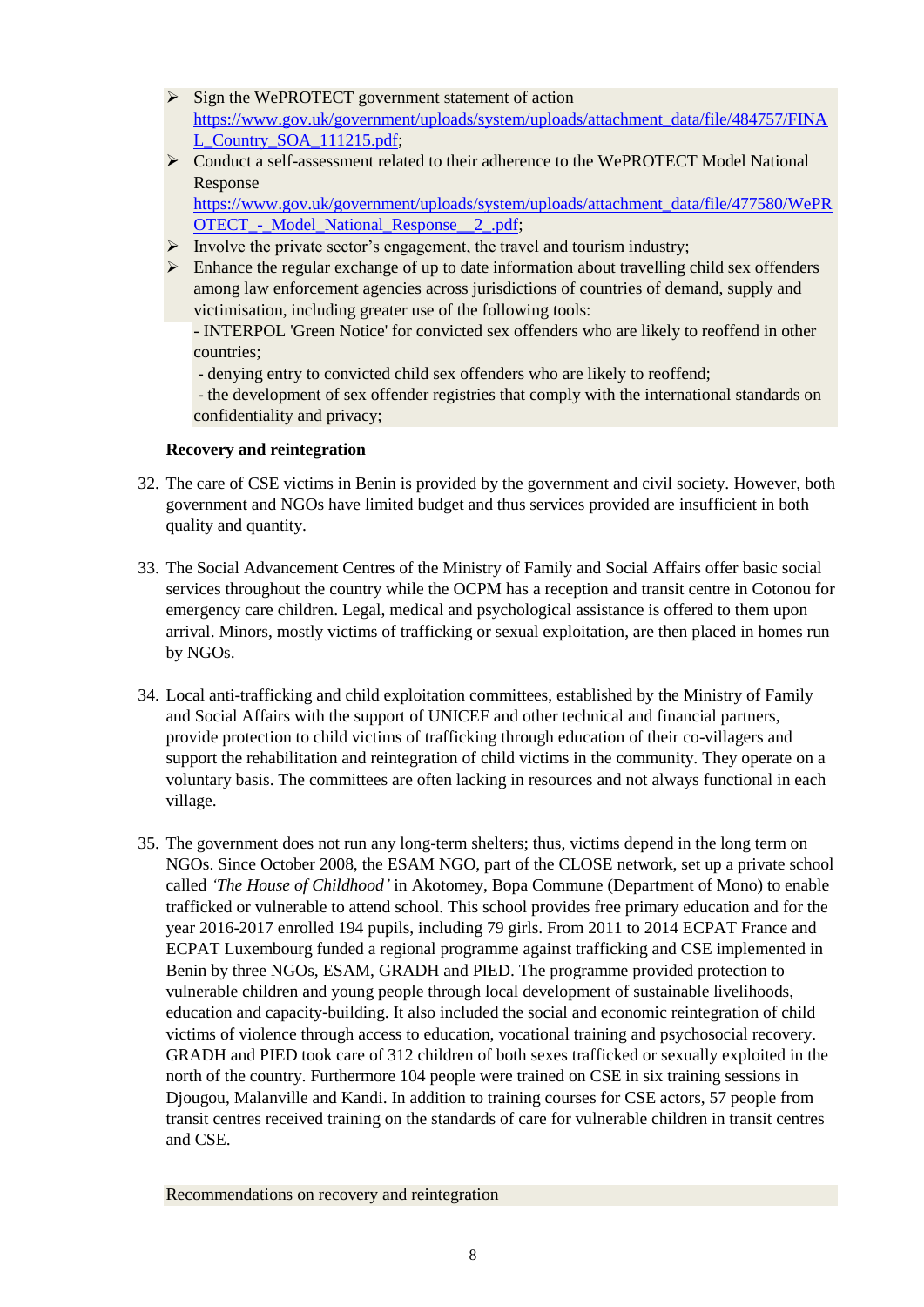- $\triangleright$  Offer tailored recovery and reintegration services to CSE victims;
- $\triangleright$  Ensure that child-sensitive services are available and regulated by quality standards, implemented by knowledgeable, well-trained staff with adequate resources and easily accessible to all children;
- $\triangleright$  Develop emergency shelters for child victims who offer integrated services (psychological, legal, medical, etc.), pending the decision of the juvenile judge;
- $\triangleright$  Strengthen the capacities of the staff of childcare facilities that care for children who are victims of sexual CSE, including identification of victims and methods of intervention;
- $\triangleright$  Ensure that CSE victims are not treated as criminals; the burden of proof falls on the authorities and not on the victim.

# **Child and Youth Participation**

- 36. The Child Code grants the right to children to express their views in any judicial or administrative proceedings that concern them.<sup>51</sup>
- 37. The National Advisory Council for Children, which succeeded the Children's Parliament of Benin, is made up of 25 children aged between 8 and 17 years. The Council was initiated in 2012 by ESAM, Plan Benin and the Ministry of Family and Social Affairs. The Council aims to promote the participation of children in the defence of their rights at national, regional and international levels by taking part in debates on relevant issues and by involving them in the implementation of the Convention on the Rights of the Child and other relevant laws. In addition, village children's development committees have been set up by several NGOs such as Plan Belgium, notably through their PACTE program. Through this initiative, 278 village child protection committees have been set up and more than 10,000 children are registered in the Mono region.

The 'Children Reporters' project is a platform for exchanges to promote the participation of children through the media, including their rights and duties. This project was implemented by the DFEA, with the support of UNICEF, and the *Social Advancement Centres* who are responsible for guiding these children with the help of journalists.

In addition to these various initiatives, there are many children-led programs that discuss and debate their rights to radio, both nationally and locally.

Recommendations on child and youth participation

- $\triangleright$  Ensure that the voice of the child is heard and taken into consideration in all legal and social proceedings affecting the child;
- $\triangleright$  Work with children as an agent for change, e.g. through social media channels and with the global Bill of Rights for Child Victims of Sexual Exploitation and Abuse. ECPAT and partners developed the Bill of Rights for Child Victims of Sexual Exploitation and Abuse with the input of 400 children and youth, most of whom are CSE survivors from 28 countries. The Bill of Rights was endorsed at the Global Forum for Survivors of Childhood Sexual Exploitation on 18 November 2016. English: [http://bit.ly/BoReng,](http://bit.ly/BoReng) French[: http://bit.ly/BoRfr;](http://bit.ly/BoRfr)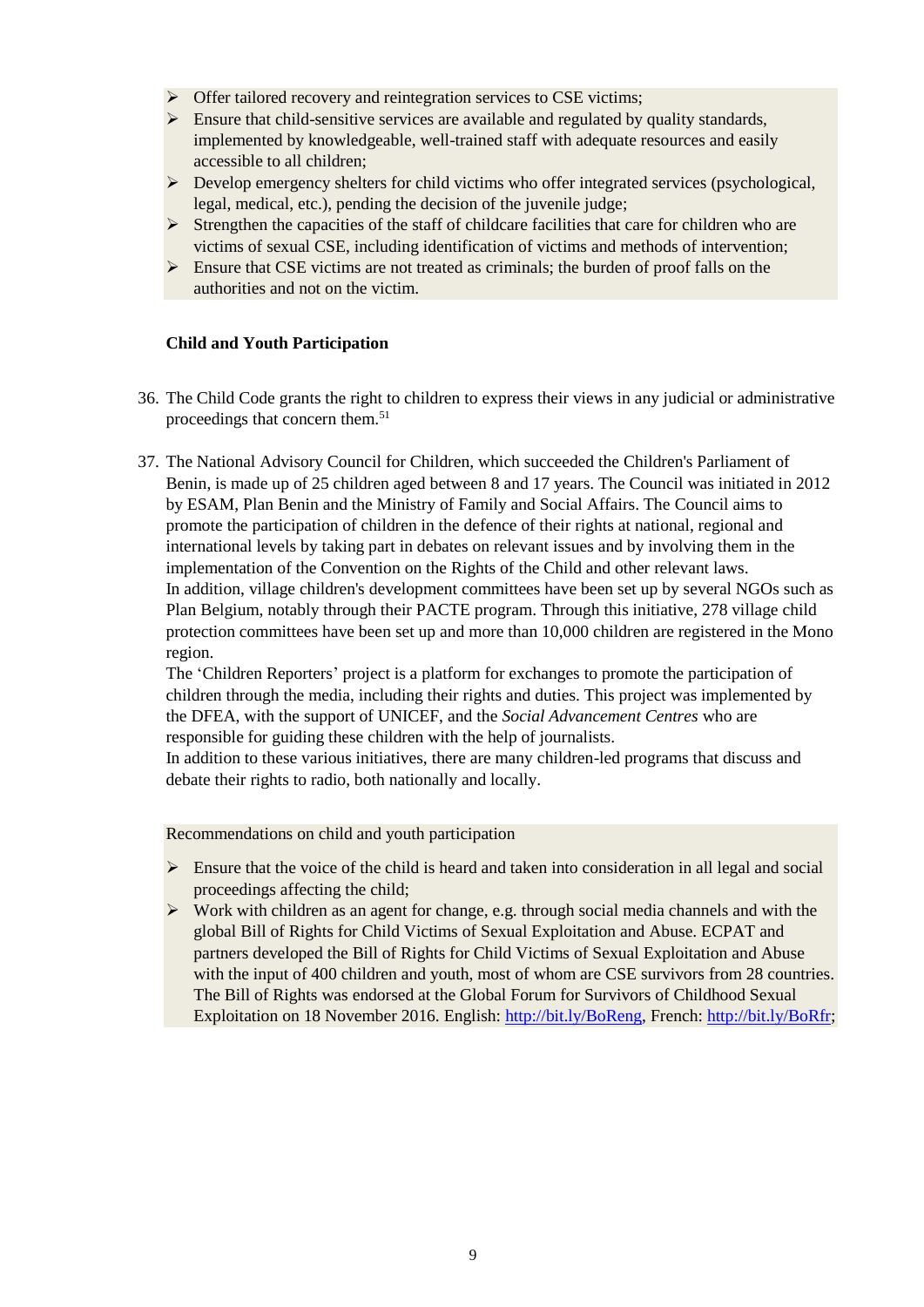**Comité de Liaison des Organisations Sociales de défense des droits de l'Enfant (CLOSE)**



*Comité de Liaison des Organisations Sociales de défense des droits de l'Enfant (CLOSE) is a network of more than 30 NGOs concerned with the protection of children against sexual abuse and commercial sexual exploitation. CLOSE was established in 1998 and became an affiliate member of ECPAT International in March 2002. This network was set up to mobilise actors to combat trafficking and child sexual exploitation. Enfants Solidaires d'Afrique et du Monde (ESAM) is the coordinator for the network.*

## **ECPAT International**



*ECPAT International is a global network of civil society organisations working for the eradication of all forms of sexual exploitation of children. For the past 26 years, ECPAT has acted as the international watchdog, monitoring States' response to sexual exploitation of children, and advocating for robust international measures to protect children from sexual exploitation. ECPAT International currently has 95 network members operating in 86 countries.*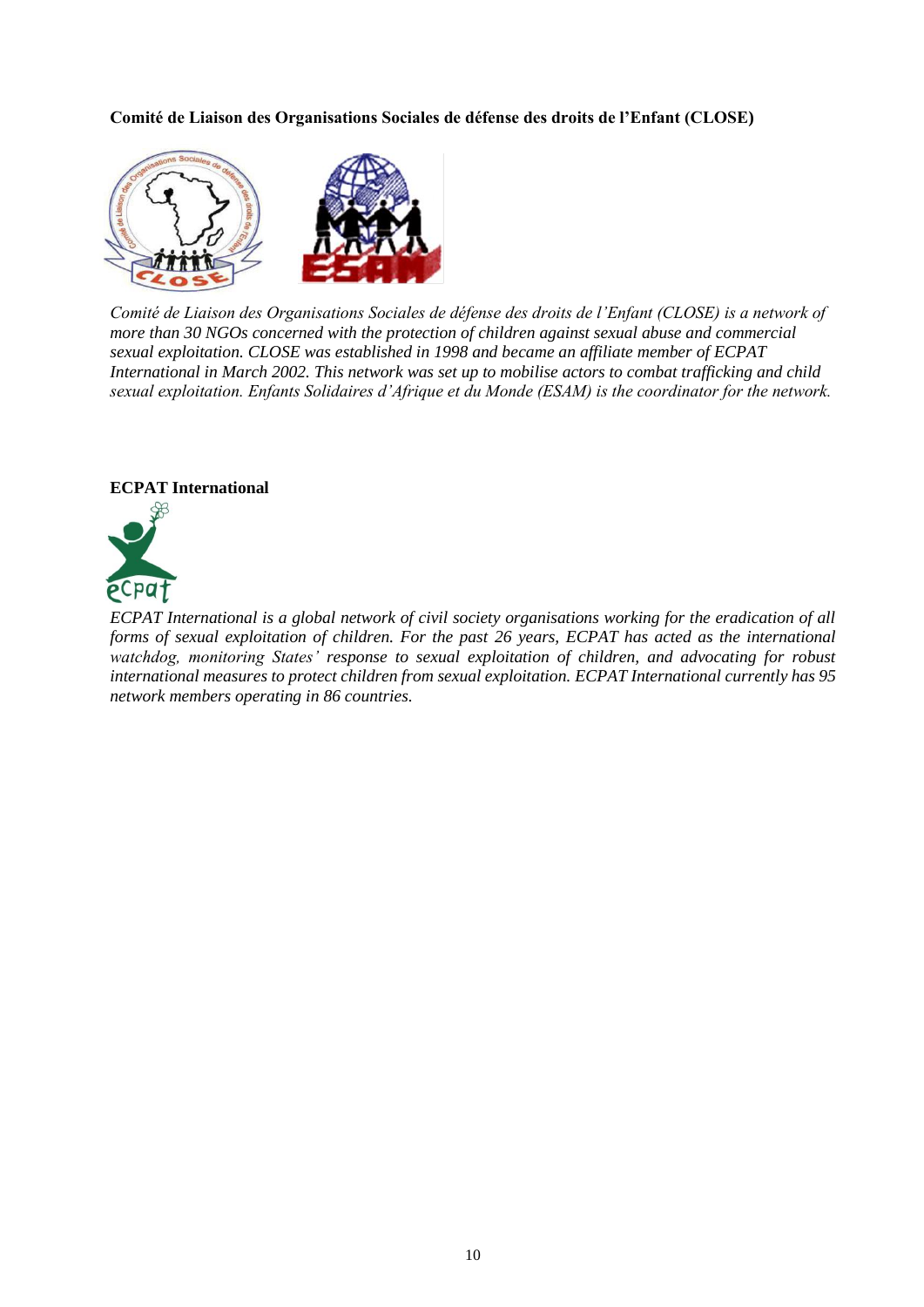<sup>1</sup> The used term is in line with the recently widely adopted Terminology Guidelines. ECPAT International (2016), "*Terminology Guidelines for the Protection of Children from Sexual Exploitation and Sexual Abuse, adopted by the Interagency Working Group in Luxembourg, 28 January 2016*", Bangkok: ECPAT, 24, accessed on 1 March 2017, [http://luxembourgguidelines.org/.](http://luxembourgguidelines.org/)

<sup>2</sup> ECPAT prefers the term 'exploitation of children in prostitution' instead of 'child prostitution' in line with the recently widely adopted Terminology Guidelines. ECPAT International (2016), "*Terminology Guidelines for the Protection of Children from Sexual Exploitation and Sexual Abuse, Adopted by the Interagency Working Group in Luxembourg, 28 January 2016*", Bangkok: ECPAT, 29[, http://luxembourgguidelines.org/.](http://luxembourgguidelines.org/)

<sup>3</sup> ECPAT prefers the term *child sexual exploitation or abuse materials*, but in a legal context still uses 'child pornography' in line with the recently widely adopted Terminology Guidelines. ECPAT International (2016), "*Terminology Guidelines for the Protection of Children from Sexual Exploitation and Sexual Abuse, Adopted by the Interagency Working Group in Luxembourg, 28 January 2016*", Bangkok: ECPAT, 39, [http://luxembourgguidelines.org/.](http://luxembourgguidelines.org/)

4 Ibid., 54.

 $\overline{a}$ 

<sup>5</sup> Mo Ibrahim Foundation (2016), "*A decade of African governance 2006 – 2015), Ibrahim Index of African Governance*", 18, accessed on 10 March 2017 [http://mo.ibrahim.foundation/iiag/downloads/.](http://mo.ibrahim.foundation/iiag/downloads/)

6 Ibid, 26.

7 Ibid, 38.

8 Ibid, 48.

9 Ibid, 62.

<sup>10</sup> UNDP (2015), "*Human Development Report 2015*", accessed 11 March 2017, [http://hdr.undp.org/sites/default/files/2015\\_human\\_development\\_report.pdf.](http://hdr.undp.org/sites/default/files/2015_human_development_report.pdf)

<sup>11</sup> United Nations Children's Fund (UNICEF) (2016), "*The State of the World's Children 2016; A Fair Chance for Every Child*", 138, accessed on 10 March 2017, [https://www.unicef.org/publications/files/UNICEF\\_SOWC\\_2016.pdf.](https://www.unicef.org/publications/files/UNICEF_SOWC_2016.pdf)

<sup>12</sup> The World Bank (2014), "*Fertility rate, total (births per woman)*", accessed 11 March 2017, [http://data.worldbank.org/indicator/SP.DYN.TFRT.IN?](http://data.worldbank.org/indicator/SP.DYN.TFRT.IN).

<sup>13</sup> ECPAT France et ECPAT Luxembourg (2014), "*Etude sur la prostitution des mineurs et ses liens avec la migration et la traite dans les villes de Djougou et Malanville au Bénin*", accessed 12 March 2017, [http://ecpat.lu/sites/default/files/resources/ECPAT\\_Rapport%20final%20Etude%20BENIN\\_Juin%202014.pdf.](http://ecpat.lu/sites/default/files/resources/ECPAT_Rapport%20final%20Etude%20BENIN_Juin%202014.pdf)

<sup>14</sup> ECPAT International (2014), "*Rapport Global de Suivi de la mise en œuvre des actions de lutte contre l'exploitation sexuelle des enfants à des fins commerciales, Benin*", accessed 12 March 2017, [http://www.ecpat.org/wp-content/uploads/2016/04/GlobalMonitoring-BENIN.pdf.](http://www.ecpat.org/wp-content/uploads/2016/04/GlobalMonitoring-BENIN.pdf) 

<sup>15</sup> This placement is called "*vidomégon*".

<sup>16</sup> A/HRC/25/48/Add.3, "*Rapport de la Rapporteuse spéciale sur la vente d'enfants, la prostitution des enfants et la pornographie impliquant des enfants, Najat Maalla M'jid: mission au Benin*", OHCHR (4 March 2014), para. 12, accessed on 13 March 2017,<http://www.ohchr.org/EN/Issues/Children/Pages/CountryVisits.aspx>

<sup>17</sup> Ibid., para 15.

<sup>18</sup> Government of Benin and UNICEF (2016), "*Enquête sur la prostitution et la pornographie impliquant les enfants dans les villes de Cotonou et de Malanville*", 18.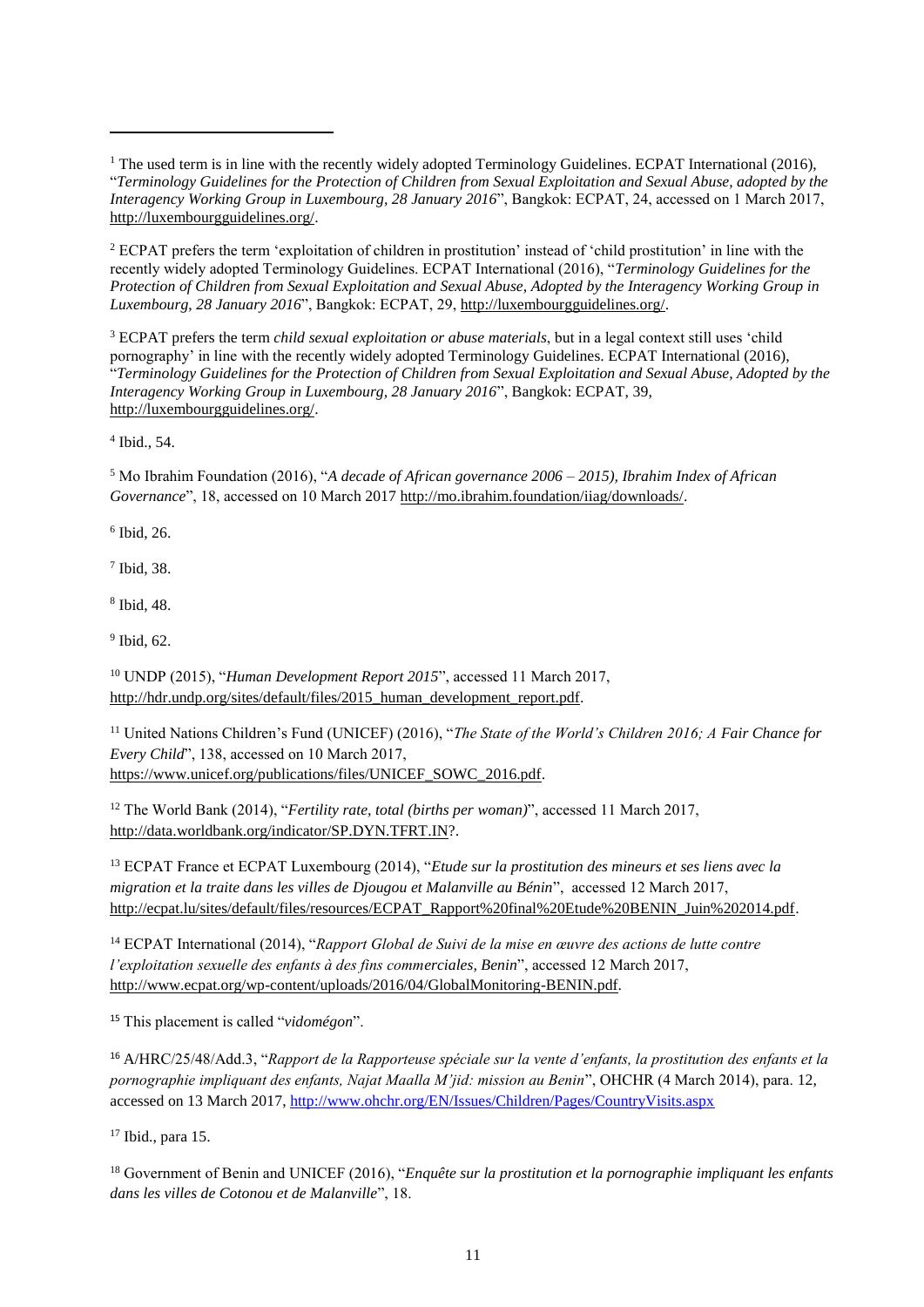<sup>19</sup> Government of Benin and UNICEF (2016), "*Enquête sur la prostitution et la pornographie impliquant les enfants dans les villes de Cotonou et de Malanville*", 35.

<sup>20</sup> ECPAT France et ECPAT Luxembourg (2014), "*Etude sur la prostitution des mineurs et ses liens avec la migration et la traite dans les villes de Djougou et Malanville au Bénin*", accessed 12 March 2017, [http://ecpat.lu/sites/default/files/resources/ECPAT\\_Rapport%20final%20Etude%20BENIN\\_Juin%202014.pdf,](http://ecpat.lu/sites/default/files/resources/ECPAT_Rapport%20final%20Etude%20BENIN_Juin%202014.pdf) 77.

<sup>21</sup> Ibid., 77.

j

<sup>22</sup> Government of Benin and UNICEF (2016), "*Enquête sur la prostitution et la pornographie impliquant les enfants dans les villes de Cotonou et de Malanville*", 10.

<sup>23</sup> Government of Benin and UNICEF (2016), "*Enquête sur la prostitution et la pornographie impliquant les enfants dans les villes de Cotonou et de Malanville*", 34.

<sup>24</sup> Government of Benin and UNICEF (2016), "*Enquête sur la prostitution et la pornographie impliquant les enfants dans les villes de Cotonou et de Malanville*", 28.

<sup>25</sup> United Nations Children's Fund (UNICEF) (2016), "*The State of the World's Children 2016; A Fair Chance for Every Child*", 134, accessed on 10 March 2017, [https://www.unicef.org/publications/files/UNICEF\\_SOWC\\_2016.pdf.](https://www.unicef.org/publications/files/UNICEF_SOWC_2016.pdf)

<sup>26</sup> Government of Benin and UNICEF (2016), "*Enquête sur la prostitution et la pornographie impliquant les enfants dans les villes de Cotonou et de Malanville*", 26.

<sup>27</sup> Government of Benin and UNICEF (2016), "*Enquête sur la prostitution et la pornographie impliquant les enfants dans les villes de Cotonou et de Malanville*", 35.

<sup>28</sup> A/HRC/25/48/Add.3, "*Rapport de la Rapporteuse spéciale sur la vente d'enfants, la prostitution des enfants et la pornographie impliquant des enfants, Najat Maalla M'jid: mission au Benin*", OHCHR (4 March 2014), para.25, accessed on 13 March 2017, [http://www.ohchr.org/EN/Issues/Children/Pages/CountryVisits.aspx.](http://www.ohchr.org/EN/Issues/Children/Pages/CountryVisits.aspx)

<sup>29</sup> A/HRC/25/48/Add.3, "*Rapport de la Rapporteuse spéciale sur la vente d'enfants, la prostitution des enfants et la pornographie impliquant des enfants, Najat Maalla M'jid: mission au Benin*", OHCHR (4 March 2014), para.17, accessed on 13 March 2017, [http://www.ohchr.org/EN/Issues/Children/Pages/CountryVisits.aspx.](http://www.ohchr.org/EN/Issues/Children/Pages/CountryVisits.aspx)

<sup>30</sup> Government of Benin and UNICEF (2016), "*Enquête sur la prostitution et la pornographie impliquant les enfants dans les villes de Cotonou et de Malanville*", 43.

<sup>31</sup> United Nations Children's Fund (UNICEF) (2016), "*The State of the World's Children 2016; A Fair Chance for Every Child*", 150, accessed on 11 March 2017, [https://www.unicef.org/publications/files/UNICEF\\_SOWC\\_2016.pdf.](https://www.unicef.org/publications/files/UNICEF_SOWC_2016.pdf)

<sup>32</sup> UNICEF et Ministère du Développement, de l'Analyse Économique et de la Prospective (MDAEP) (2012), "*Analyse de la situation des enfants au Benin : pour une réduction équitable et durable de la vulnérabilité des enfants au Benin*", 198.

<sup>33</sup> Government of Benin and UNICEF (2016), "*Enquête sur la prostitution et la pornographie impliquant les enfants dans les villes de Cotonou et de Malanville*",40.

<sup>34</sup> ECPAT International (2014), "*Rapport Global de Suivi de la mise en œuvre des actions de lutte contre l'exploitation sexuelle des enfants à des fins commerciales, Benin*", 14, accessed on 11 March 2017, [http://www.ecpat.org/wp-content/uploads/2016/04/GlobalMonitoring-BENIN.pdf.](http://www.ecpat.org/wp-content/uploads/2016/04/GlobalMonitoring-BENIN.pdf)

<sup>35</sup> Government of Benin and UNICEF (2016), "*Enquête sur la prostitution et la pornographie impliquant les enfants dans les villes de Cotonou et de Malanville*", 10.

<sup>36</sup> Sustainable Development Goal Targets 5.2, 8.7, and 16.2.

12 <sup>37</sup> GoB (2015), "*2015-08 Code de l'enfant en République du Bénin".*